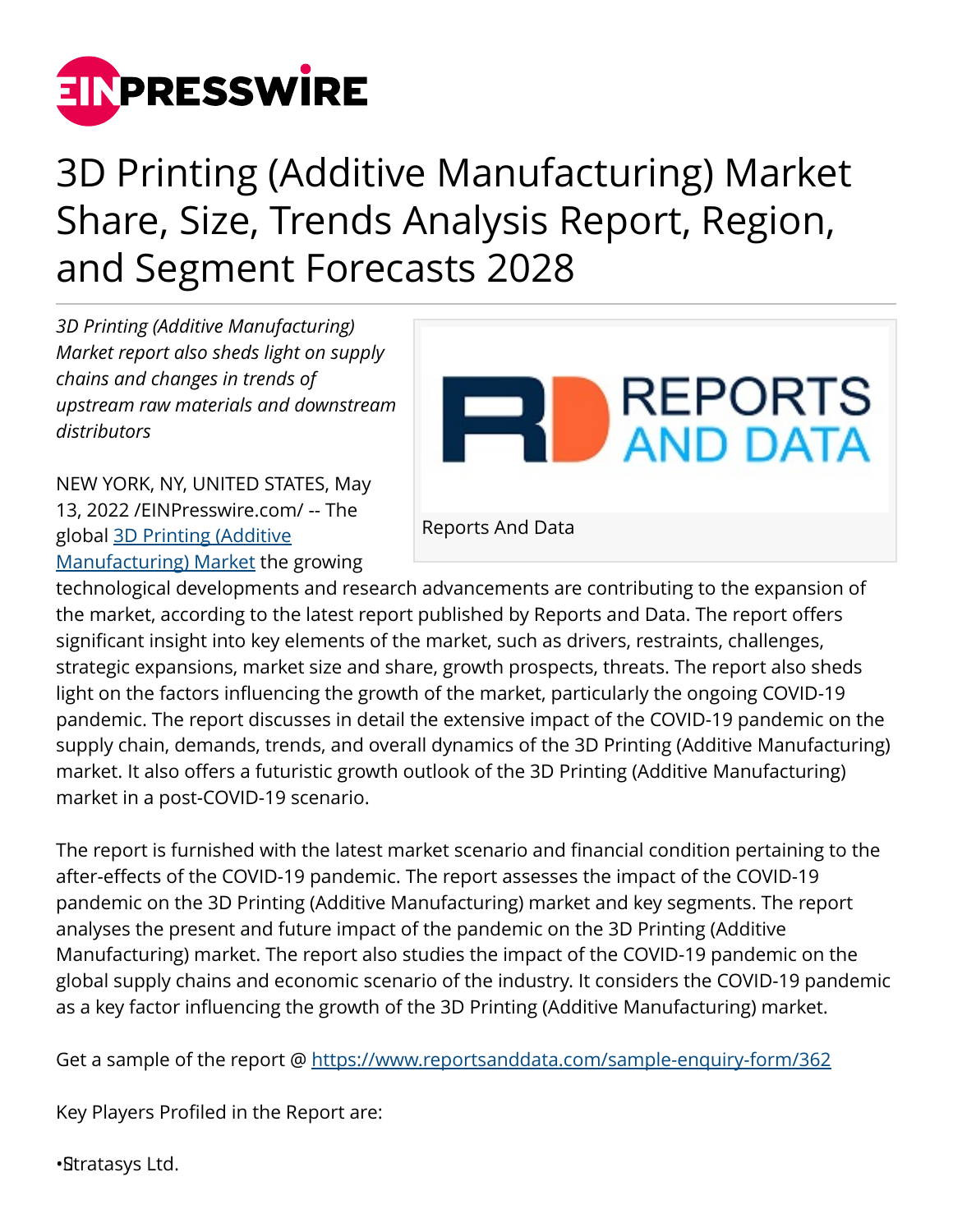**•BD Systems Corporation** • Concept – Laser GmbH • Sisma SpA • ExOne Co. • SLM Solutions Group AG • Hewlett Packard Inc. • Materialise NV (ADR) • Proto Labs Inc • Arcam Group • Renishaw • ExOne • Optomec • EnvisionTEC • VoxelJet AG • Sciaky Inc • EOS e-Manufacturing Solutions

Market segment based on Technology:

• Stereo Lithography

• Fused Deposition Modelling

• Selective Laser Sintering

• Electron Beam Melting

• Digital Light Processing

• Others

Market segment based on Manufacturing:

• Plastics Material

• Ceramics Material

• Metals Material

• Others

Market segment based on End-User:

• Automobiles

• Aerospace & Defense

• Healthcare

• Food

• Energy

• Construction & Architecture

• Others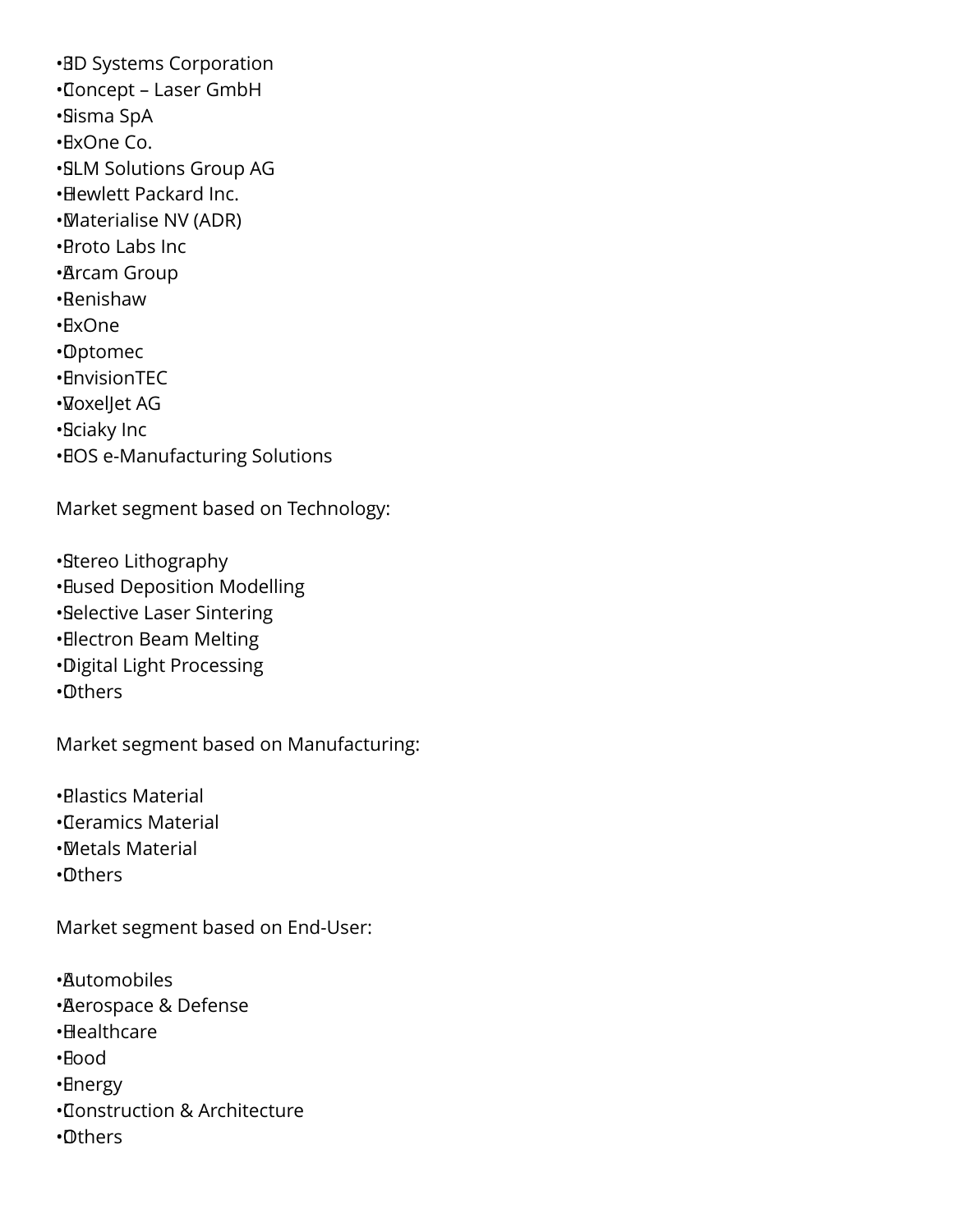The 3D Printing (Additive Manufacturing) Market Report Offers:

• Deep insights into the 3D Printing (Additive Manufacturing) market landscape • Key details about the regional segmentation of the 3D Printing (Additive Manufacturing) market

• Analysis of the crucial market trends with regards to both current and emerging trends • Comprehensive impact analysis of COVID-19 pandemic on the 3D Printing (Additive Manufacturing) industry

• Extensive overview of the key manufacturers and prominent players of the industry • Comprehensive study of the market segmentation and recent developments

Browse Complete Report "3D Printing (Additive Manufacturing) Market" @ <https://www.reportsanddata.com/report-detail/3d-printing-additive-manufacturing-market>

## Market Drivers:

The constant efforts of the prominent players to develop innovative products and technologies are driving the growth of the industry. Additionally, the market is witnessing numerous strategic collaborations and initiatives that are expanding the scope of the market. The report discusses in detail the factors and elements of the 3D Printing (Additive Manufacturing) market that are positively influencing the growth of the market.

## Regional Analysis:

The report offers clear insights into the regional bifurcation of the market with regards to the regions where the market has already established its prominence. Furthermore, it analyzes the key regions for production and consumption ratio, import/export analysis, supply and demand dynamics, regional trends and demands, and the presence of prominent players in each region. The regional analysis segments also offer a country-wise analysis to offer a panoramic view of the market.

The regional analysis covers:

- • North America (U.S., Canada)
- • Europe (U.K., Italy, Germany, France, Rest of EU)
- • Asia Pacific (India, Japan, China, South Korea, Australia, Rest of APAC)
- • Latin America (Chile, Brazil, Argentina, Rest of Latin America)
- • Middle East & Africa (Saudi Arabia, U.A.E., South Africa, Rest of MEA)

Request a customization on the report @ [https://www.reportsanddata.com/request](https://www.reportsanddata.com/request-customization-form/362)[customization-form/362](https://www.reportsanddata.com/request-customization-form/362)

## Competitive Landscape: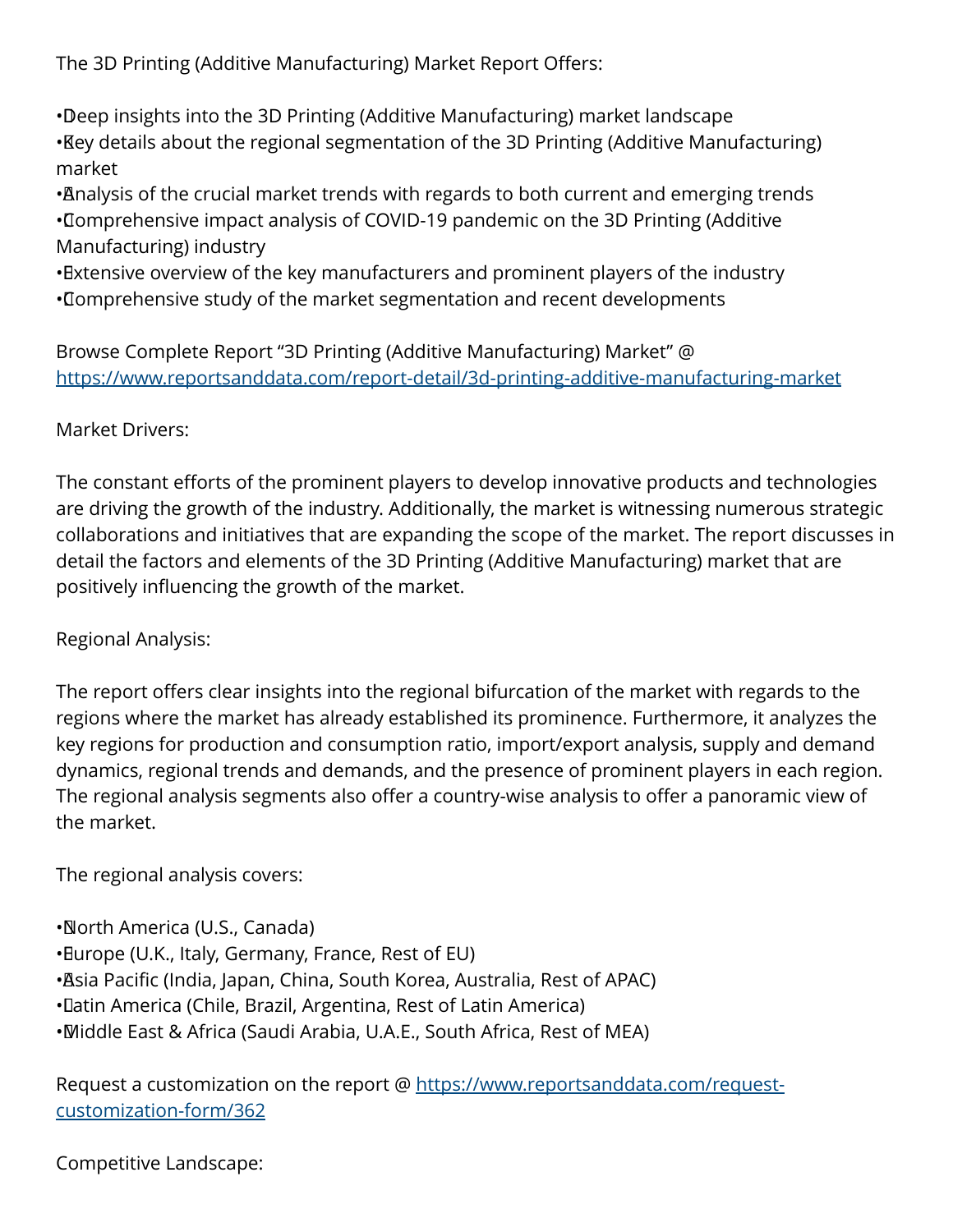The report offers a comprehensive overview of the competitive landscape of the market to provide an advantage to the reader. This segment focuses on the initiatives and innovations adopted by the key players to gain a strong foothold in the market. The report also sheds light on mergers and acquisitions, joint ventures, collaborations, partnerships, and agreements, among others, to offer a better understanding of the market. The report also offers insights into revenue, gross profit margin, financial standing, market position, product portfolio, and other vital aspects of each player. The report also includes a thorough SWOT analysis and Porter's Five Forces analysis.

Thank you for reading our report. For more details about the report and customization feature, please connect with us. Our team will ensure the report is tailored to meet your requirements.

Browse Our Related Reports:

Membrane Contactor Market Analysis - [https://www.reportsanddata.com/report](https://www.reportsanddata.com/report-detail/membrane-contactor-market)[detail/membrane-contactor-market](https://www.reportsanddata.com/report-detail/membrane-contactor-market)

Air Release Valves Market Outlook - [https://www.reportsanddata.com/report-detail/air-release](https://www.reportsanddata.com/report-detail/air-release-valves-market)[valves-market](https://www.reportsanddata.com/report-detail/air-release-valves-market)

Expansive Cement Market Demand - [https://www.reportsanddata.com/report-detail/expansive](https://www.reportsanddata.com/report-detail/expansive-cement-market)[cement-market](https://www.reportsanddata.com/report-detail/expansive-cement-market)

Friction Stir Welding Equipment Market Trend - [https://www.reportsanddata.com/report](https://www.reportsanddata.com/report-detail/friction-stir-welding-equipment-market)[detail/friction-stir-welding-equipment-market](https://www.reportsanddata.com/report-detail/friction-stir-welding-equipment-market)

Hydraulic Cylinders Market Growth - [https://www.reportsanddata.com/report-detail/hydraulic](https://www.reportsanddata.com/report-detail/hydraulic-cylinders-market)[cylinders-market](https://www.reportsanddata.com/report-detail/hydraulic-cylinders-market)

About Us:

Reports and Data is a market research and consulting company that provides syndicated research reports, customized research reports, and consulting services. Our solutions purely focus on your purpose to locate, target and analyze consumer behavior shifts across demographics, across industries and help client's make a smarter business decision. We offer market intelligence studies ensuring relevant and fact-based research across a multiple industries including Healthcare, Technology, Power and Energy, and Chemicals. We consistently update our research offerings to ensure our clients are aware about the latest trends existent in the market.

Tushar Rajput Reports and Data